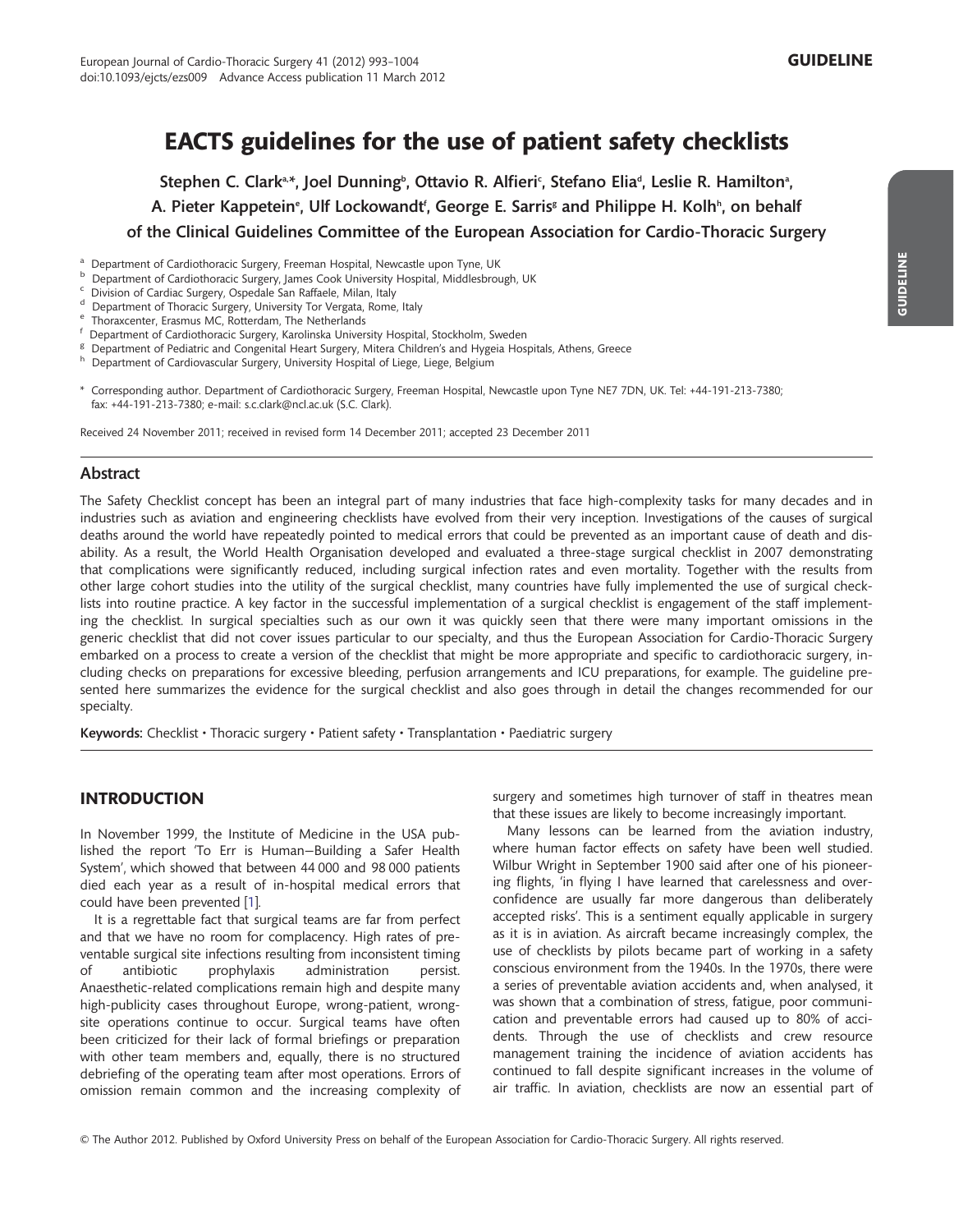preparation for undertaking complex procedures. Checklists are used prior to all critical events such that there is a list of checks to be performed prior to starting the engine, taxiing the aircraft, taking off and landing. The use of a checklist provides an opportunity to correct any issues before proceeding and gives a shared responsibility for safety among the crew.

Checklists have been clearly demonstrated to facilitate multistep processes to improve team dynamics and minimize error and at a more basic level is always a backup to human memory  $[2 - 8]$  $[2 - 8]$  $[2 - 8]$  $[2 - 8]$  $[2 - 8]$ 

So can the lessons from aviation be applied to the surgical team environment? We all agree that currently surgical teams do most of the right things on most patients most of the time, but using surgical checklists will assist us in doing all of the right things on all of the patients all of the time. In applying checklists to surgery, however, there have to be a number of important caveats. Firstly, the checklist needs to be adaptable to the local setting. It needs to be supported by evidence and therefore be credible to those who are using it. Checklists need to be evaluated in use and proven to be practicable and they should promote adherence to established safety practices within hospitals. Importantly, the introduction of checklists needs to consume only minimal resources.

## THE SCOPE OF THIS GUIDELINE

This guideline covers the use of checklists for all patients undergoing cardiac surgery and thoracic surgery. Included in this definition are paediatric patients undergoing either heart or lung surgery.

#### METHODOLOGY OF THE GUIDELINE

A literature review was performed from using the OVIDSP interface. Medline was searched from 1948 to July 2011 and EMBASE was searched from 1988 to July 2011. Also the Cochrane Central Register of Controlled Trials, Cochrane Database of Systematic Reviews, Cochrane Methodology Register, The Database of Abstracts of Reviews of Effects, The Health Technology Assessment and the NHS Economic Evaluation Database were all searched. Searches were performed using the words 'Surgical Checklist', 'Safety Checklist' or 'Checklist' as appropriate and reverse citation checking was performed on all selected papers.

We searched 326 abstracts and we selected and presented 26 articles of interest to the committee for assessment.

# LEVELS OF EVIDENCE AND GRADING OF RECOMMENDATIONS

We support the recommendations for formulating and issuing Guidelines and Expert Consensus Documents which can be found on the European Society of Cardiology website ([http://](http://www.escardio.org/knowledge/guidelines/rules) [www.escardio.org/knowledge/guidelines/rules\)](http://www.escardio.org/knowledge/guidelines/rules) and which have been used previously in formulating EACTS guidelines [\[9\]](#page-5-0).

In brief, with regard to grading the level of evidence derived from published papers:

Level of Evidence A: Data derived from multiple randomized clinical trials or meta-analyses.

Level of Evidence B: Data derived from a single randomized clinical trial or large non-randomized trials.

Level of Evidence C: Consensus of opinion of the experts and/ or small studies, retrospective studies, registries.

Then once recommendations are made, they are then classed by the strength of their recommendation:

Class I: Evidence and/or general agreement that a given treatment or procedure is beneficial, useful, effective.

Class II: Conflicting evidence and/or a divergence of opinion about the usefulness/efficacy of the given treatment or procedure.

Class IIa: Weight of evidence/opinion is in favour of usefulness/efficacy.

Class IIb: Usefulness/efficacy is less well established by evidence/opinion.

Class III: Evidence or general agreement that the given treatment or procedure is not useful/effective, and in some cases may be harmful.

## THE WHO CHECKLIST

In 2007, the World Health Organisation (WHO) developed a simple patient safety checklist [[10](#page-5-0)], which was divided into three sections. One undertaken before the induction of anaesthesia, the second undertaken before skin incision at the start of surgery and the final section being completed when the patient leaves the operating room. The checklist comprised of very basic checks, such as the identity of the patient and the procedure that they were to have performed, the site of operation and simple checks of anaesthesia and monitoring equipment. There were also checks regarding patient allergies, airway and bleeding risks as well as anticipating critical events. In broad terms, the checklist division into the three stages mirrored the take-off, cruise and landing checklist phases present in the aviation environment. The WHO checklist was trialled in eight different countries across a spectrum of health-care systems and environments. The results were published in The New England Journal of Medicine (NEJM) with the hypothesis that a simple programme to implement a 19-item surgical safety checklist might improve team communication and consistency of care in the surgical environment and therefore reduce complications and deaths [[11,](#page-5-0) [12\]](#page-5-0). The results from 3733 patients operated on before the use of the checklist compared with 3955 patients operated on using the checklist showed quite dramatic effects. The risk of death from surgery fell from 1.5 to 0.8% ( $P = 0.003$ ), complications were reduced by 30% ( $P < 0.001$ ) and surgical site infections were reduced by up to 50% ( $P < 0.001$ ). Similarly, there were reductions in the frequency of unplanned re-operations in the patient cohort studied.

# THE SURPASS STUDY (SURGICAL PATIENT SAFETY SYSTEM)

A comprehensive multi-disciplinary surgical safety checklist was assessed by the SURPASS collaborative group in Holland and published in the NEJM in 2010 [[13\]](#page-5-0). This study not only implemented a perioperative checklist but also took all other checking processes in the patient pathway, and combined this into one uniform checklist for the full patient journey from arrival on the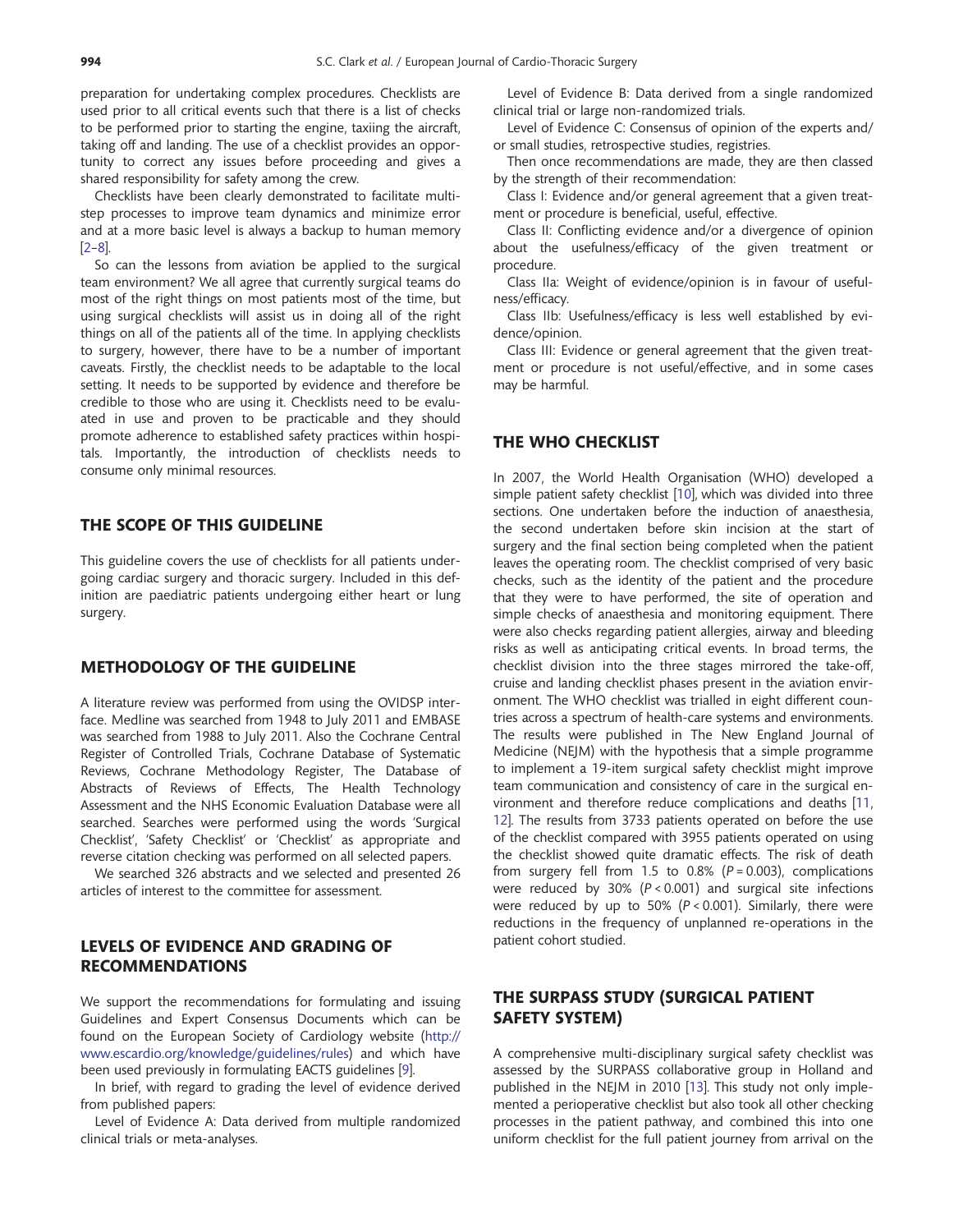ward to discharge. This checklist is available for free download in the NEJM full text version of the paper [\[13\]](#page-5-0). A total of 3760 patients were observed before implementation of the checklist and then 3820 patients were observed after implementation. The total number of complications per 100 patients decreased from 27 to 17, which was an absolute risk reduction of 10% (P < 0.001). In hospital mortality decreased from 1.5 to 0.8% ( $P =$ 0.003) with no outcome changes observed in the control hospitals. This study differs from the WHO study in that all hospitals were academic or teaching hospitals in Holland and thus had a high standard of care even before the study. In addition, the checklist covered the entire surgical pathway rather than just the perioperative period. The mortality and morbidity benefits persisted even with an analysis for potentially confounding variables such as age, ASA score and urgency in the two groups of patients, which were mainly general surgical, trauma or vascular patients. Also they showed that the more completely the checklist was filled in, the lower the complication rate of the patients.

#### RECOMMENDATION

Surgical Checklists have been proved to reduce both morbidity and mortality in multi-centre cohort studies across multiple surgical specialties and as such are recommended for use for all patients undergoing cardiac or thoracic surgery.

Class I recommendation based on two non-randomized studies (Level B).

## CHECKLISTS FOR CARDIOTHORACIC SURGERY

Following the success of this initiative on patient safety, the National Health Service (NHS) via the National Patient Safety Agency made a pledge to implement WHO Surgical Safety Checklists in all hospitals in the UK such that they would become mandatory for all operations undertaken in the NHS from February 2010 [\[14\]](#page-5-0). The checklist was modified for use within this health-care organization but was very much geared to the general surgical or orthopaedic surgical environment. It was clear that there were significant omissions for cardiac and thoracic surgery and therefore a lost opportunity to enhance patient's safety in the environment of cardiothoracic surgery [\[15\]](#page-5-0). In particular, insufficient attention was paid to preparations for excessive bleeding, inclusion of perfusionists and perfusionrelated issues, the use of theatre briefings and debriefings with the operating team and anaesthetic colleagues and provision for checking cardiovascular monitoring and transfer arrangements for patients back to Intensive Care Unit. The use of a generic checklist therefore missed many opportunities to enhance safety and a cardiac surgery-specific checklist was clearly warranted.

The Society of Cardiothoracic Surgery in Great Britain and Ireland developed a national standard checklist for cardiac surgery within the constraint that NHS checklist items could not be removed and only additions were permitted (<www.scts.org>). Subsequently, this checklist was evaluated by the National Patient Safety Agency and approved for use across the NHS in cardiac surgery [[14\]](#page-5-0). The cardiac surgical safety checklist retains the three-section format common to the WHO checklist but adds in essential safety checks relevant to the specialty. Indeed, the Society of Thoracic Surgeons in the USA has also developed checklists in cardiac, thoracic and paediatric cardiac surgery as templates which can be modified by individual units rather than making it a mandatory process as in the UK [\(www.sts.org](www.sts.org) and see patient safety resources).

There is little doubt that the use of a surgical checklist improves teamwork and communication and is a focal point for starting an operation and sharing any concerns or expectations regarding the procedure. It adds redundancy to existing safety processes but is not a panacea in itself and requires sensitive introduction, local adaptation and human factors awareness and training to be successful.

Further studies on surgical safety checklists have continued to demonstrate significant advantages. A prospective trial of 1750 patients in a non-cardiac surgical environment was published by Weiser et al. [[16](#page-5-0)]. This study showed a reduction from 18.4 to 11.7% ( $P = 0.0001$ ) in terms of complications and reduction from 3.7 to 1.4% ( $P = 0.0067$ ) in postsurgical mortality. Compliance with existing safety measures and standards rose from 18.6% before the checklist was introduced to 50.7% afterwards ( $P \leq$ 0.0001). An analysis following the implementation of surgical safety checklists among NHS Trusts in the UK in June 2010 indicated that 77% of Trusts felt that teamwork had improved as a result of introducing the checklist and that safety had improved in 68%. Of the total respondents, 41% indicated that near-miss incidents had been captured and that in 35% of Trusts procedures were now smoother and quicker than before the introduction of the checklist (implementing the Surgical Safety Checklist [www.patientsafety](www.patientsafetyfirst.nhs.uk)first.nhs.uk).

In terms of preoperative briefing, the effect of this is not to be underestimated. Henrickson et al. [\[17\]](#page-5-0) showed reduction of surgical flow disruptions, procedural knowledge deficits and miscommunication by 50% simply by undertaking preoperative briefings.

In introducing a European checklist, there are certainly practical challenges ahead. Initial reactions are often mixed towards the concept and there is likely to be variability in the use of and compliance with the checklist such that there are requirements for good leadership and an understanding of human factors. There are issues over responsibility for the checklist and the omission of sections of the checklist or distractions while performing it; interruptions, apathy and individualism are all enemies to the success of this safety initiative. In individual units, there may be concern that this duplicates existing bureaucracy, but the use of a European checklist may make such additional paperwork redundant and replace it, either in part or completely, and assist uniformity. It is important to ensure the relevance of surgical safety checklists rather than try to have a generic format and miss important safety elements. It is crucial therefore to have checklists for cardiac, thoracic, cardiopulmonary transplant and congenital heart surgery.

In summary, checklists have been proven in the aviation industry to enhance safety, teamwork and communication. There is little doubt that this can be translated into the surgical environment if we ensure that checklists are specialty specific, relevant and rapid to use. Their introduction however will require strong leadership. The use of surgical safety checklists has been demonstrated in many studies to enhance patients' safety, and reduce mortality and the rate of complications. This will have undoubted economic benefits. The additional opportunity to build in formal preoperative briefings and postoperative debriefings with the operating team and to share the responsibility for the safety of the patient can only improve teamwork and communication between surgeons and their colleagues.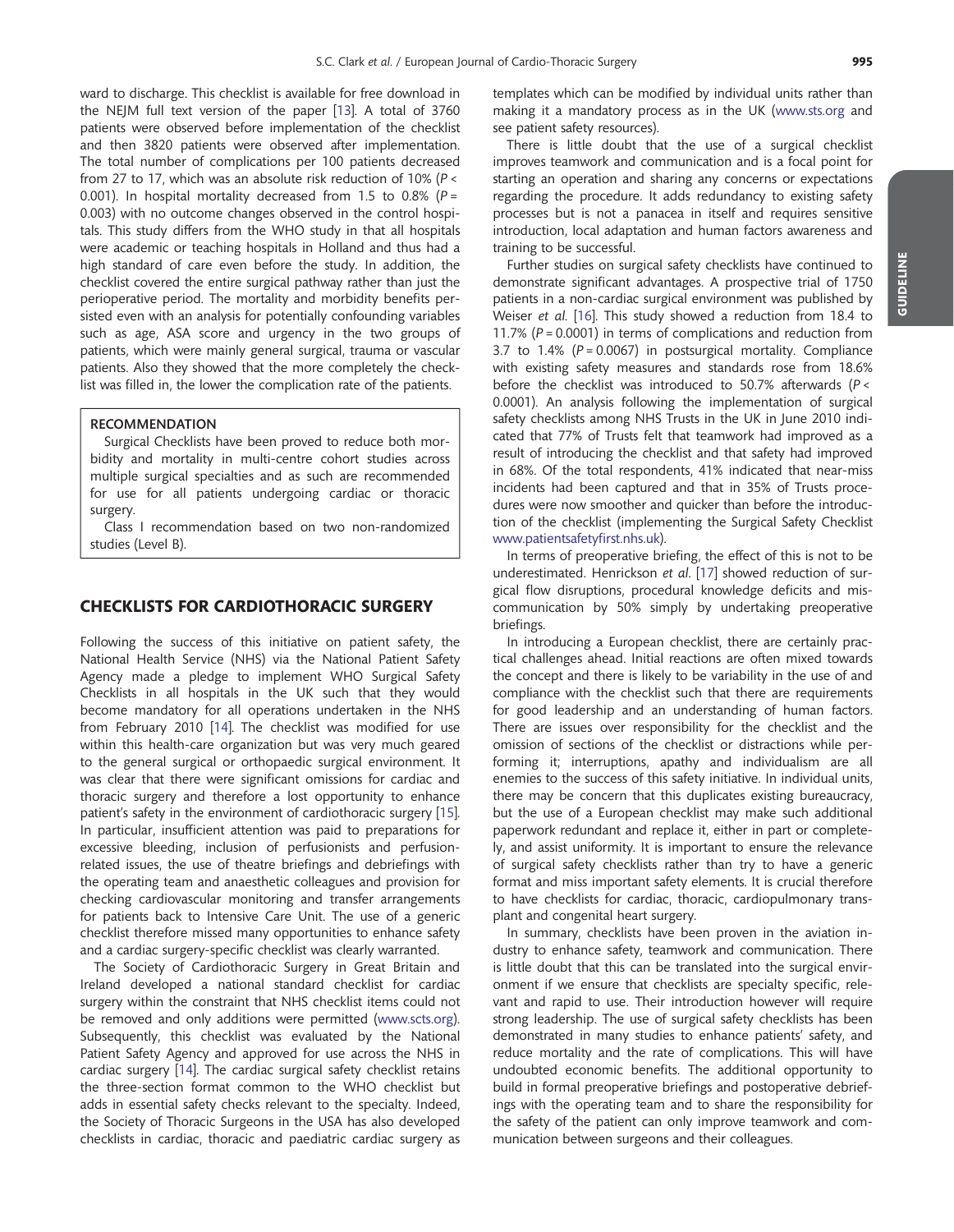#### RECOMMENDATION

Surgical safety checklists have been shown consistently to reduce mortality and morbidity. Specialist checklists are likely to reduce morbidity and mortality more effectively than the available generic general surgical checklists. Additional checklist items, based on the expert opinion of multiple specialty groups and societies, are likely to improve safety further.

Class Ib recommendation based on expert consensus (Level C).

# EACTS PATIENT SAFETY CHECKLISTS

In addition to the WHO and SURPASS checklists, there are many other checklists. Checklists were looked at by the Clinical Guidelines Committee from multiple countries [[18](#page-5-0)–[25](#page-5-0)] and also from multiple specialities [\[26](#page-6-0)–[32\]](#page-6-0). In addition, the committee fully supported the call in the British Medical Journal for checklists modified by specialty, especially in cardiothoracic surgery [[15](#page-5-0)]. The final decision was to opt for a checklist most like the recommended WHO checklist, noting that a more comprehensive alternative such as that analysed by SURPASS would be more appropriately generated locally by units that could incorporate the checklists presented here. The EACTS surgical safety checklists maintain the same style and format as the WHO checklist, consisting of three sections to be performed sequentially. The first section is the sign-in section to be performed before induction of anaesthesia. This is followed in the operating room by the time-out phase, which is performed immediately before the start of surgery. The sign-out phase is performed before the patient leaves the operating theatre to be transferred to the intensive care unit or high dependency area or the ward. Patient can only improve teamwork and communication between surgeons and their colleagues.

#### RECOMMENDATION

Cardiothoracic surgeons must show strength and leadership in the introduction of patient safety checklists into their operating environment and ensure compliance with the concept among operating room staff. Only with good management can the full benefit to patients be realized.

Class IIa recommendation based on expert consensus (Level C).

#### SIGN IN

For cardiac and thoracic surgical safety checklists, there are generic checklist items, which are consistent among all of the safety checklists. These include a confirmation of the identity of the patient, which encompasses a check of the site of the operation and the procedure to be performed, and that the consent form has been correctly filled out and signed by the patient.

There continue to be many instances of wrong site and wrong procedure operations performed throughout Europe every year and this is a simple check that all is in order. It is important to perform this while the patient remains conscious before the induction of anaesthesia and is an active participant in this process. There is another check that the operating site has been marked. Whilst important in thoracic operations, this of course may not be applicable for most cardiac procedures. Of note, centres could decide to mark the legs that are suitable for vein harvest or alternatively mark when a leg is not suitable for harvest if, for example, there is a history of varicose vein surgery. There is then an important check that all ward preparations have been completed. This would include ensuring that the patient has been fasted, that the patient has been showered in antiseptic and that hair at the operative site has been removed. It is also a chance to ensure that glycaemic control has been achieved and that blood or blood products (if needed) are present in the operating theatre complex ready for use. The methicillin-resistant Staphylococcus aureus and methicillin-sensitive Staphylococcus aureus status is then checked. The anaesthetic team is then able to confirm that the anaesthesia machine and monitoring systems are all in order as well as relevant medications prepared and checked. For cardiac operations, this is also an opportunity to check the perfusion regime and prescription and that this is agreed between the anaesthetist and perfusionist. Main allergies are then checked so that the entire theatre team is aware of any issues.

The patient is then assessed regarding their airway and whether this will present a difficulty for intubation or whether there is an aspiration risk in their particular case. There should then be a discussion regarding the risk of excessive blood loss and if this is likely to be the case, the surgeon should discuss at this point the relevant preparations and plan with the anaesthetic team to ensure that the required drugs, blood and blood products are available at the end of the case. There should then be a procedure briefing with the anaesthetic team to ensure that the plan for the operation has been agreed. Any special items of equipment that may be required can be identified at this stage to allow sufficient time for them to be acquired before the operation commences. A locally agreed protocol should be implemented as to who has the responsibility for the sign-in (and also the sign-out) phase. Local teams may elect to ask the surgeon performing the operation to be in charge of these phases of the checklist, or logistically it may be necessary for the anaesthetist to be in charge of these phases. This should be discussed and agreed upon prior to implementation of checklists in units and then adhered to.

### TIME OUT

There are common checklist items to be carried out at this stage prior to commencement of the operation. This would be performed when the patient is in the operating room and the operating team is ready to start the surgery. These will include an introduction of the personnel in theatre. This gives an opportunity for any new staff or visitors to make themselves known and welcomed. The patient and procedure is then verbally confirmed by the surgeon who is to perform the procedure and the procedure, site and positioning of the patient is checked. The surgical incision and any additional surgical access are then agreed upon. There is then an opportunity to carry out a theatre team briefing to discuss the procedure to be performed and identify any particular items of equipment or special equipment that may be required for the operation.

It should be encouraged that the theatre team discuss any potential, critical or unexpected events and the plans for dealing with this to ensure that relevant items of equipment are present in the operating theatre. Instrument sterility is then confirmed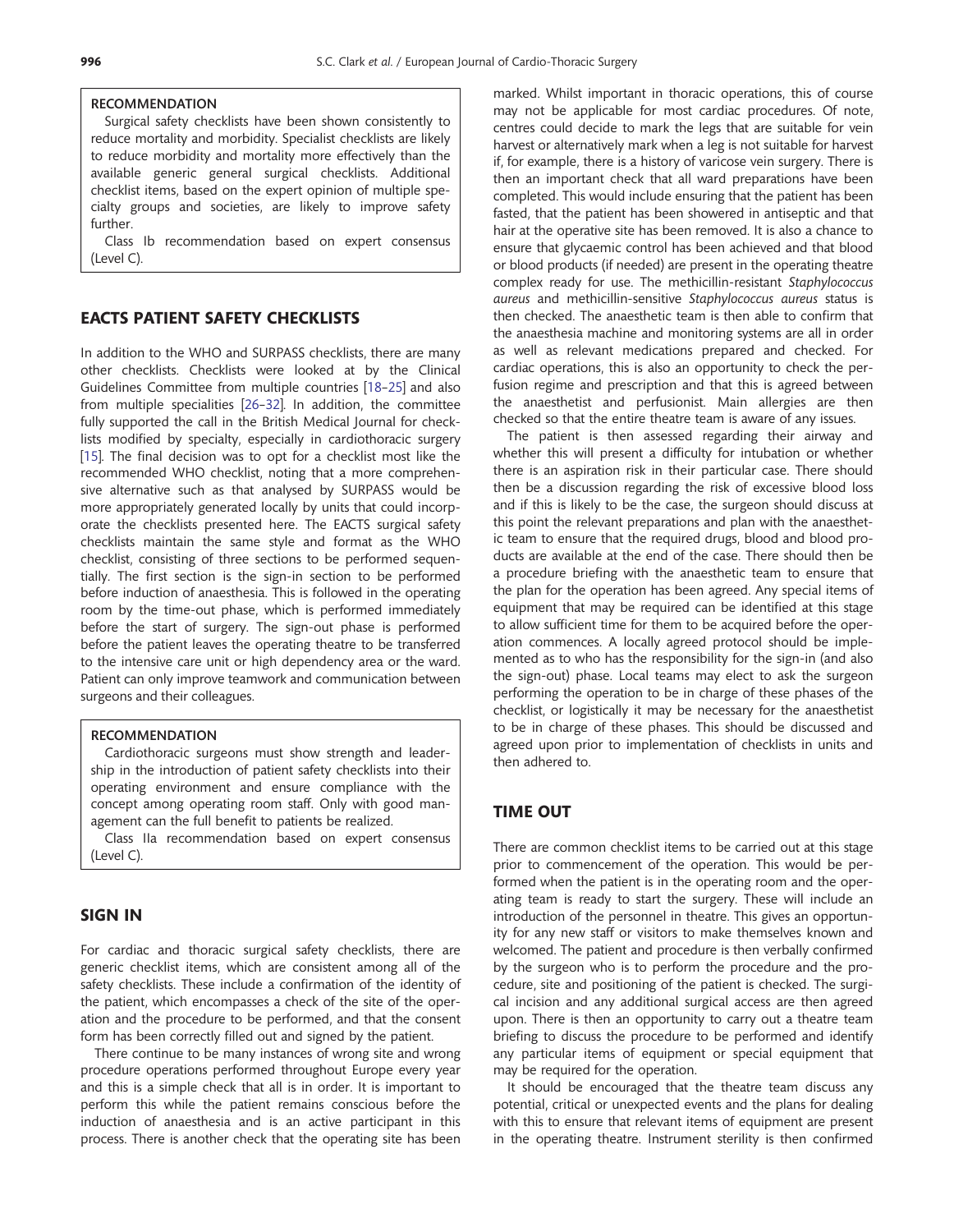and relevant arrangements for thromboprophylaxis are checked. There is then a check of equipment and staffing concerns so that there is minimal disruption to the operation. It is then important to check that the surgical site infection bundle has been administered. In particular, one should check that prophylactic intravenous antibiotics have been administered within 60 min of skin incision and that iodophor-impregnated drapes have been used.

Finally, any relevant imaging should be confirmed as having been reviewed or that it is displayed in the operating room.

# SIGN-OUT PHASE

The sign-out phase should be carried out before the patient leaves the operating room. This confirms that the instrument, sharp and swab count has been performed and is correct. There should then be a debriefing of the operating theatre team to discuss any equipment or procedural problems that occurred during the case and that these have been addressed to prevent a similar occurrence in future. There should be a confirmation that the operation note has been done by the operating surgeon and a check that any concerns for recovery and postoperative care have been discussed and recorded among the surgical and anaesthetic team. For thoracic cases this may include instructions regarding chest drain management to the recovery area staff and for cardiac patients this may include checks of pacing box mode and thresholds. Intensive care unit documentation and drug charts should then be checked and filed prior to the patient leaving the operating theatre.

## SPECIALITY SPECIFIC CHECKLIST ITEMS

#### Thoracic surgical safety checklist

For thoracic surgery the airway management plan should be agreed upon and checked during the sign-in stage. This may include discussion of double- or single-lumen intubation or the use of bronchial blockers and requirements for a bronchoscope to be available. The patient positioning and safety should also be checked at this stage in particular checking for safety of pressure areas to protect the patient. Before the start of surgery in the time-out section the position of the endo-tracheal tube should be checked. At sign out there should be a check that specimen requests have been completed and specimens have been sent to the laboratory and also a check of the analgesia strategy for the patient's recovery (Fig. [A1\)](#page-7-0).

### Cardiac surgical safety checklist

The sign-in items are standard and have no particular additions. In the time-out phase before the start of surgery, there should be a perfusionist check and briefing to ensure that the perfusionist is fully aware of the plan for cardiopulmonary bypass or any special requirements that are needed. The myocardial protection strategy should also be agreed upon. If there is a trainee present or multiple surgeons involved in the operation, the surgeon may use the briefing to highlight which parts of the operation each surgeon is likely to perform. In addition, the surgeon should estimate the number of grafts that are likely to be performed or the type of valve he would like to use (Fig. [A2\)](#page-8-0).

#### Cardiopulmonary transplant organ retrieval checklist

Cardiopulmonary transplantation is a uniquely complex process with a far greater number of factors to consider in order to achieve a successful outcome. Organ retrieval is invariably performed at very short notice, outside of working hours, in an environment that staff are not familiar with, on patients that the retrieval team will not have met, and assisted by staff who may never have seen the operation before. In addition, there must be considerable coordination and information transfer to the receiving hospital. Thus, a checklist specifically designed for organ retrieval is considered to be mandatory.

We have split the preliminary stage of the checklist into two parts. Firstly, before leaving the base hospital, a check should be made that all equipment has been packed, the team is aware of the details of the donor and recipient, any particular requirements are known, such as redo surgery or congenital abnormalities in the recipient and that the transplant coordinator is aware that the team is about to depart. The second important preliminary stage is on arrival at the donor hospital. With the local physicians, the donor identity should be confirmed, and blood, virology, microbiological, anatomical and physiological tests should be performed or confirmed including confirmation of brain stem death tests. Also the theatre team and local anaesthetist should be met and briefed prior to scrubbing.

Then, prior to the commencement of the operation, it is particularly important for the teams in theatre to brief each other about the retrieval protocol. There will invariably be staff members in theatre who will never have seen this procedure before and thus they must have an understanding of what is expected of them.

The sign-out will include an operation note in the donor's notes. The organs will also be labelled and the start of ischaemia reported to the coordinator (Fig. [A3](#page-9-0)).

## Cardiopulmonary transplant surgical safety checklist

The organ retrieval checklist will confirm that the timing of the recipient's operation is correctly organized. The transplant checklist will therefore commence as with the general checklists with a sign-in process prior to induction of anaesthesia. However, in addition to the usual sign-in checks, a check on the sepsis screen, blood grouping and virology, and the height and weight is advised as the patient may again have come into hospital at very short notice and details may have changed since the patient was seen previously in a clinic.

In the time out before surgery commences, an additional check that the surgeons are aware of the timings of the donor organ is made, as optimal coordination of the timing of surgery will minimize bypass time and organ ischaemic time.

The sign-out will, in addition to usual checks, specifically ask teams to verify the immunosuppression plan and look at the medication chart as many new drugs will be commenced at this stage (Fig. [A4](#page-10-0)).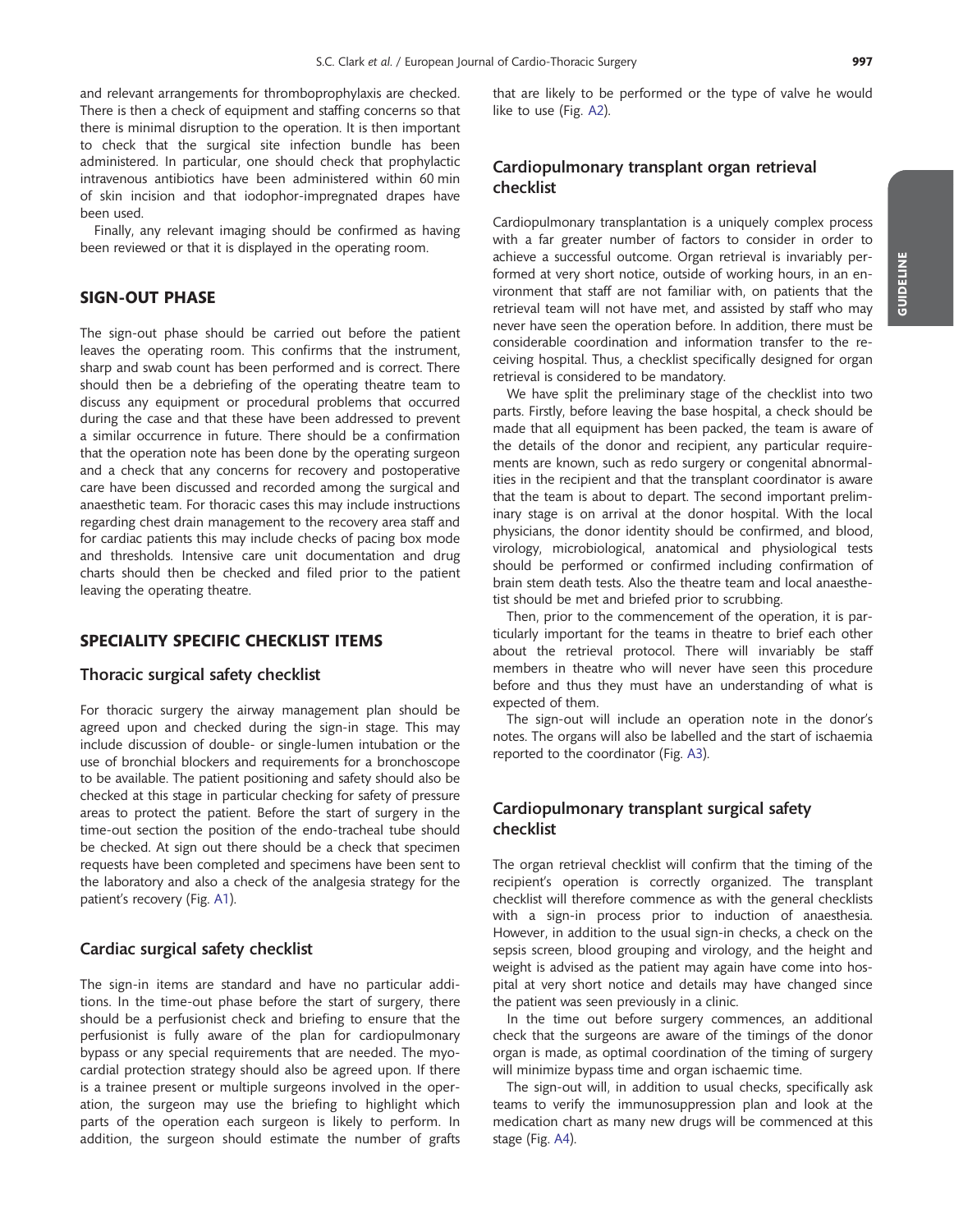## <span id="page-5-0"></span>Congenital heart surgery safety checklist

In addition to the standard sign-in items, ward preparation review includes checks of weight, height and haemoglobin concentration, which are important determinants of the perfusion protocol. The anaesthesia safety review includes checking for a functioning pulse oximeter, planning for intravenous access, which is especially important for neonates and infants, and ensuring availability of blood products. The perfusion regime is agreed upon. In the time-out phase, before the operation starts, it is important to confirm that pressure points and diathermy ground are well addressed to prevent pressure or electrical injury. Relevant imaging, such as the preoperative transoesophageal echo must be reviewed, highlighting important issues to be considered during the procedure. A detailed review of the planned perfusion and myocardial protection strategy is paramount. Finally, the operating room team briefing is completed by reviewing the operative approach and plans for critical potential events. In the sign-out phase, after completion of the operation, plans and concerns for postoperative recovery are reviewed, making special note of blood products used and remaining to be used. Confirmation of adequate communication with the ICU regarding anticipated postoperative issues and that any special patient needs will be met upon patient arrival there is essential (Fig. [A5](#page-11-0)).

#### Sustainability

There are many barriers to the successful implementation of a surgical checklist into clinical practice. But experience of implementation of the WHO checklist has shown that the best centres ensure adoption of a team culture, with the operating surgeon visibly supporting the process but also acknowledging the important contribution of all members of the theatre team [20]. Studies by centres implementing the WHO checklist found that it took no more than 2 min to perform and was felt to increase patient safety 18 months later, and importantly the overwhelming majority of staff participating in this process would want a checklist themselves if they became a patient [[33\]](#page-6-0). Morbidity and Mortality meetings are an integral part of our practice and routinely highlight issues such as preoperative planning, surgical strategy, prescription errors and transfer errors [[34\]](#page-6-0). Checklists may well be able to address many of these recurring factors. Equally institutions should not consider these checklists to be cast in stone. We have created these EACTS checklists in order to facilitate easy implementation of the checklist policy in units currently not adopting the checklist system. If locally a new issue arises from review of practice or other issues, it is perfectly acceptable to modify the checklist in order to increase compliance and improve practice locally.

#### SUMMARY

Checklists have been clearly demonstrated to facilitate multi-step processes to improve team dynamics and minimize error. Multiple International Organizations including the World Health Organisation, The Society of Thoracic Surgery and The National Patient Safety Agency support their use in surgery. Checklists are an integral and accepted part of other specialties including the Aviation and Engineering Industries. The European Association for Cardio-Thoracic Surgery presents a series of well-validated checklists for use in our specialty and supports the use of these checklists for all cardiothoracic surgical operations performed in Europe.

Conflict of interest: none declared.

## **REFERENCES**

- [1] Kohn LT, Corrigan JM, Donaldson MS. On behalf of the Committee on Quality of Health Care in America. To Err is Human. Building a Safer Health System. Washington, DC: National Academies Press, 2000.
- [2] Ross P. Human factors issues of the aircraft checklist. J Aerosp/Aviat Educ Res 2004;1:9–14.
- [3] Sumwalt RL. Checking the checklist. Prof Pilot 1991;62–4.
- [4] Gawande A. The Checklist Manifesto: How to Get Things Right. New York: Metropolitan Books, 2009.
- [5] Campbell DA Jr. Physician wellness and patient safety. Ann Surg 2010; 251:1001–2.
- [6] Carayon P, Buckle P. Editorial for special issue of applied ergonomics on patient safety. Appl Ergon 2010;41:643–4.
- [7] Livingston EH. Solutions for improving patient safety. JAMA 2010;303: 159–61.
- [8] Nagpal K, Vats A, Lamb B, Ashrafian H, Sevdalis N, Vincent C et al. Information transfer and communication in surgery: a systematic review. Ann Surg 2010;252:225–39.
- [9] Kolh P, Wijns W, Danchin N, Di Mario C, Falk V, Folliguet T et al. Guidelines on myocardial revascularization. Eur J Cardiothorac Surg 2010;38(Suppl):S1–52.
- [10] World Alliance for Patient Safety. WHO Guidelines for Safe Surgery. Geneva: World Health Organization, 2008.
- [11] Haynes AB, Weiser TG, Berry WR, Lipsitz SR, Breizat AH, Dellinger EP et al. A surgical safety checklist to reduce morbidity and mortality in a global population. N Engl J Med 2009;360:491–9.
- [12] Weiser TG, Haynes AB, Lashoher A, Dziekan G, Boorman DJ, Berry WR et al. Perspectives in quality: designing the WHO Surgical Safety Checklist. Int J Qual Health Care 2010;22:365–70.
- [13] de Vries EN, Prins HA, Crolla RM, den Outer AJ, van Andel G, van Helden SH et al. Effect of a comprehensive surgical safety system on patient outcomes. N Engl J Med 2010;363:1928–37.
- [14] The National Patient Safety Agency. WHO Surgical Safety Checklist. London: NPSA, 2009.
- [15] Clark S, Hamilton L. WHO surgical checklist: needs to be customised by specialty. BMJ 2010;340:c589.
- [16] Weiser TG, Haynes AB, Dziekan G, Berry WR, Lipsitz SR, Gawande AA. Effect of a 19-item surgical safety checklist during urgent operations in a global patient population. Ann Surg 2010;251:976–80.
- [17] Henrickson SE, Wadhera RK, Elbardissi AW, Wiegmann DA, Sundt TM 3rd. Development and pilot evaluation of a preoperative briefing protocol for cardiovascular surgery. J Am Coll Surg 2009;208:1115–23.
- [18] Paull DE, Mazzia LM, Wood SD, Theis MS, Robinson LD, Carney B et al. Briefing guide study: preoperative briefing and postoperative debriefing checklists in the Veterans Health Administration medical team training program. Am J Surg 2010;200:620–3.
- [19] Gough I. A surgical safety checklist for Australia and New Zealand. ANZ J Surg 2010;80:1–2.
- [20] Vats A, Vincent CA, Nagpal K, Davies RW, Darzi A, Moorthy K. Practical challenges of introducing WHO surgical checklist: UK pilot experience. BMJ 2010;340:b5433.
- [21] Fernandez Nunez JA. Surgical patient safety: beyond the surgical safety checklist. Rev Esp Anestesiol Reanim 2009;56:573–4.
- [22] Messahel FM, Al-Qahtani AS. Benchmarking of World Health Organization surgical safety checklist. Saudi Med J 2009;30:422–5.
- [23] Warnock GL. Of surgeons and safety checklists. Can J Surg 2010;53: 364–6.
- [24] Conley DM, Singer SJ, Edmondson L, Berry WR, Gawande AA. Effective surgical safety checklist implementation. J Am Coll Surg 2011;212:873–9.
- [25] Lessing C, Francois-Kettner H, Jonitz G, Bauer H, Schrappe M. Checklists in the operating room—an useful instrument to improve patient safety? Perioper Med 2010;2:179–86.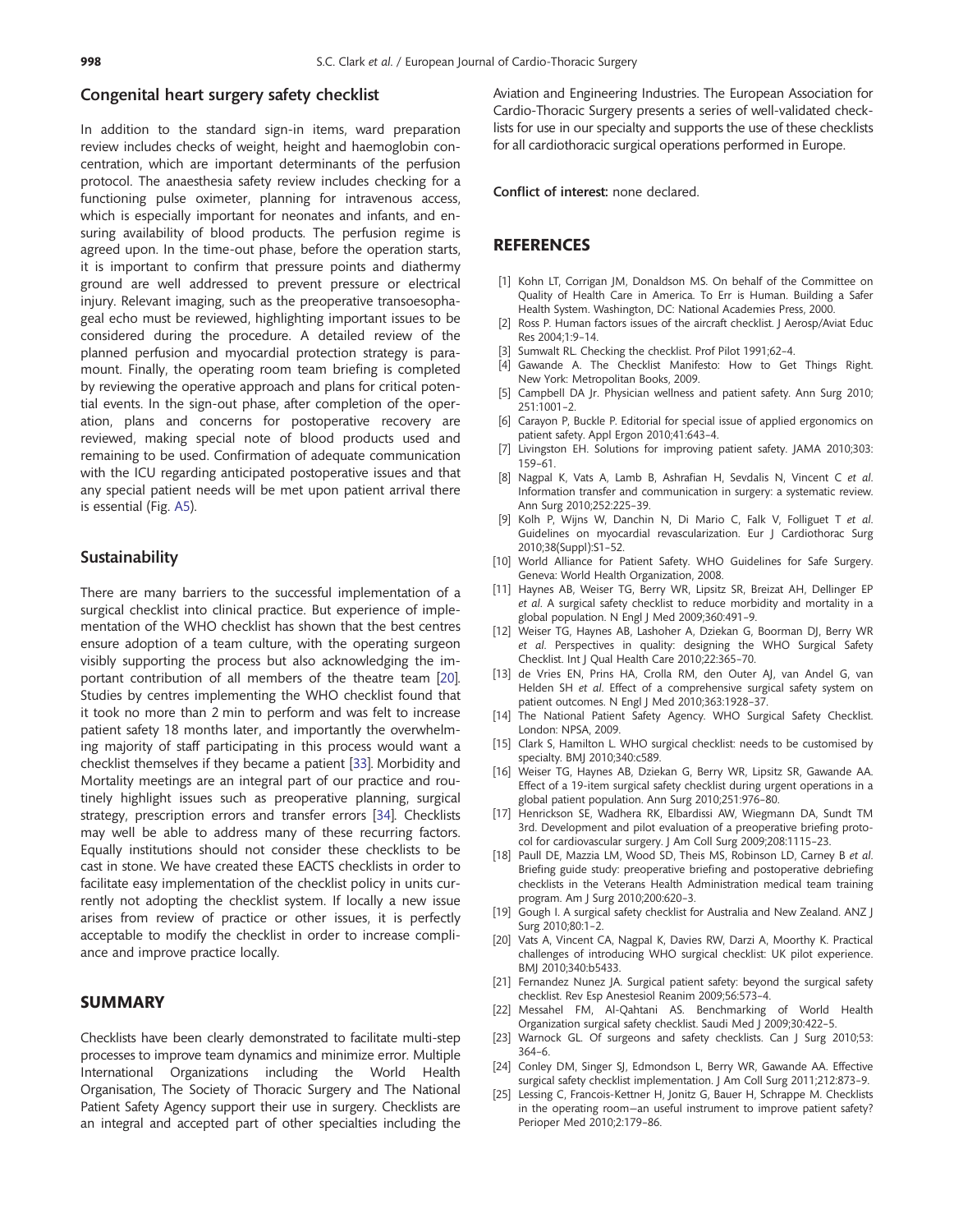- <span id="page-6-0"></span>[26] Boyle JR. Identifying vascular surgical errors—a step towards improved
- patient safety. Eur J Vasc Endovasc Surg 2011;41:803–4. [27] Albayati MA, Gohel MS, Patel SR, Riga CV, Cheshire NJ, Bicknell CD. Identification of patient safety improvement targets in successful vascular and endovascular procedures: analysis of 251 hours of complex arter-
- ial surgery. Eur J Vasc Endovasc Surg 2011;41:795–802. [28] Vadlamudi V, Shetty P. Implementation of a periprocedural safety checklist in interventional radiology. J Vasc Interv Radiol 2011;22:s111–2.
- [29] Abdel-Galil K. The WHO surgical safety checklist: are we measuring up? Br J Oral Maxillofac Surg 2010;48:397–8.
- [30] Lingard L, Regehr G, Orser B, Reznick R, Baker GR, Doran D et al. Evaluation of a preoperative checklist and team briefing among surgeons, nurses, and anesthesiologists to reduce failures in communication. Arch Surg 2008;143:12–7.
- [31] El-Wahab N, Lucas DN, Rao K, Vaughan DJA, Fernando H, Robinson PN. An Audit of the Use of a Surgical Safety Checklist in Obstetrics. Newcastle, UK: International Journal of Obstetric Anesthesia, 2010, s18. Annual Meeting of the Obstetric Anaesthetists' Association.
- [32] Pronovost P, Needham D, Berenholtz S, Sinopoli D, Chu H, Cosgrove S et al. An intervention to decrease catheter-related bloodstream infections in the ICU. N Engl J Med 2006;355:2725–32.
- [33] Taylor B, Slater A, Reznick R. The surgical safety checklist effects are sustained, and team culture is strengthened. Surgeon 2010;8:  $1 - 4$
- [34] Fabrice Larrazet F, Folliguet T, Laborde F, Bachet J, Hervé C. Mortality meetings: ethical considerations and adherence to evidence-based practice from 6 years of experience in a mixed cardiac department. Eur J Cardiothorac Surg 2011;40:1039–45.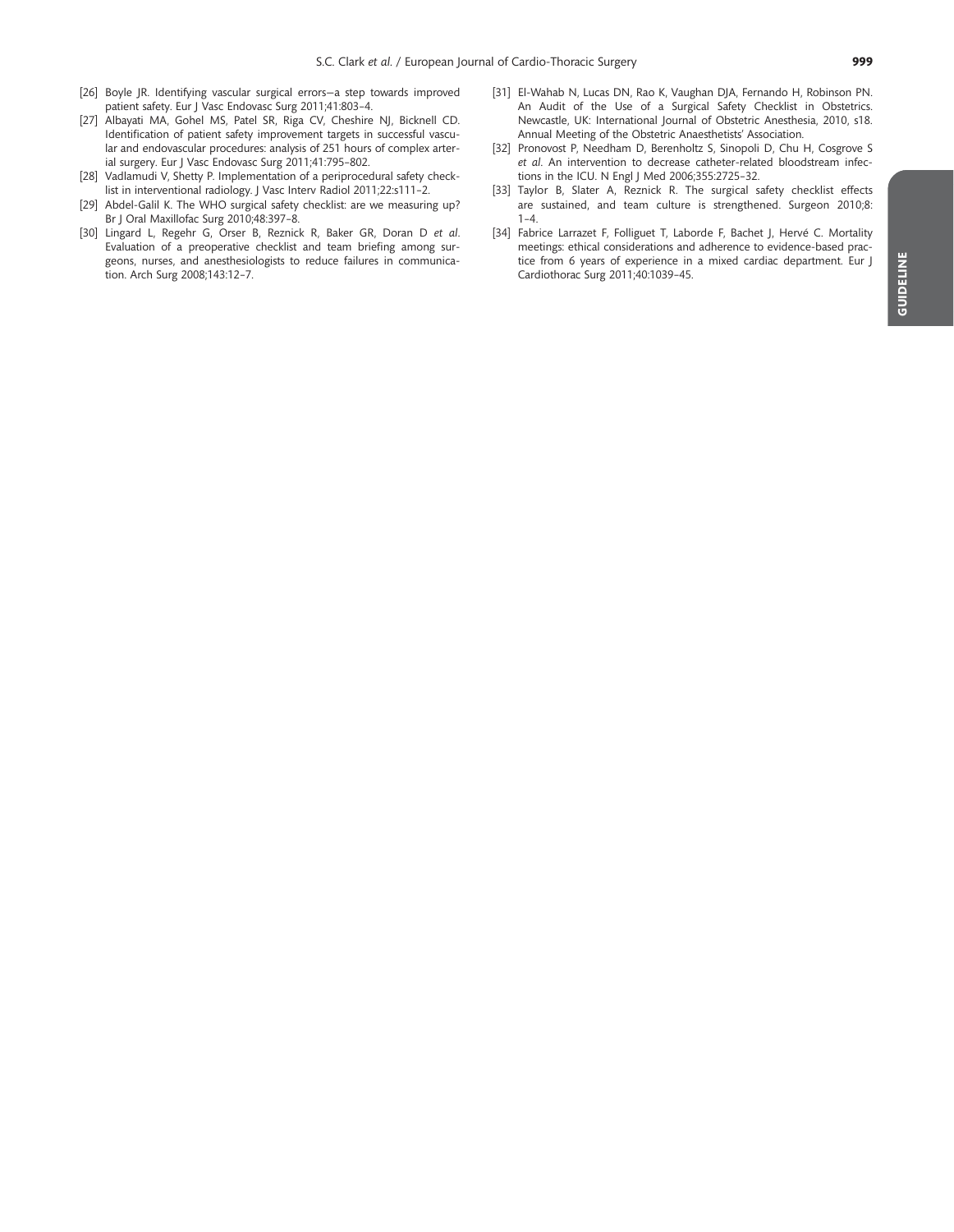# <span id="page-7-0"></span>APPENDIX. CHECKLISTS



Figure A1: Thoracic surgical safety checklist.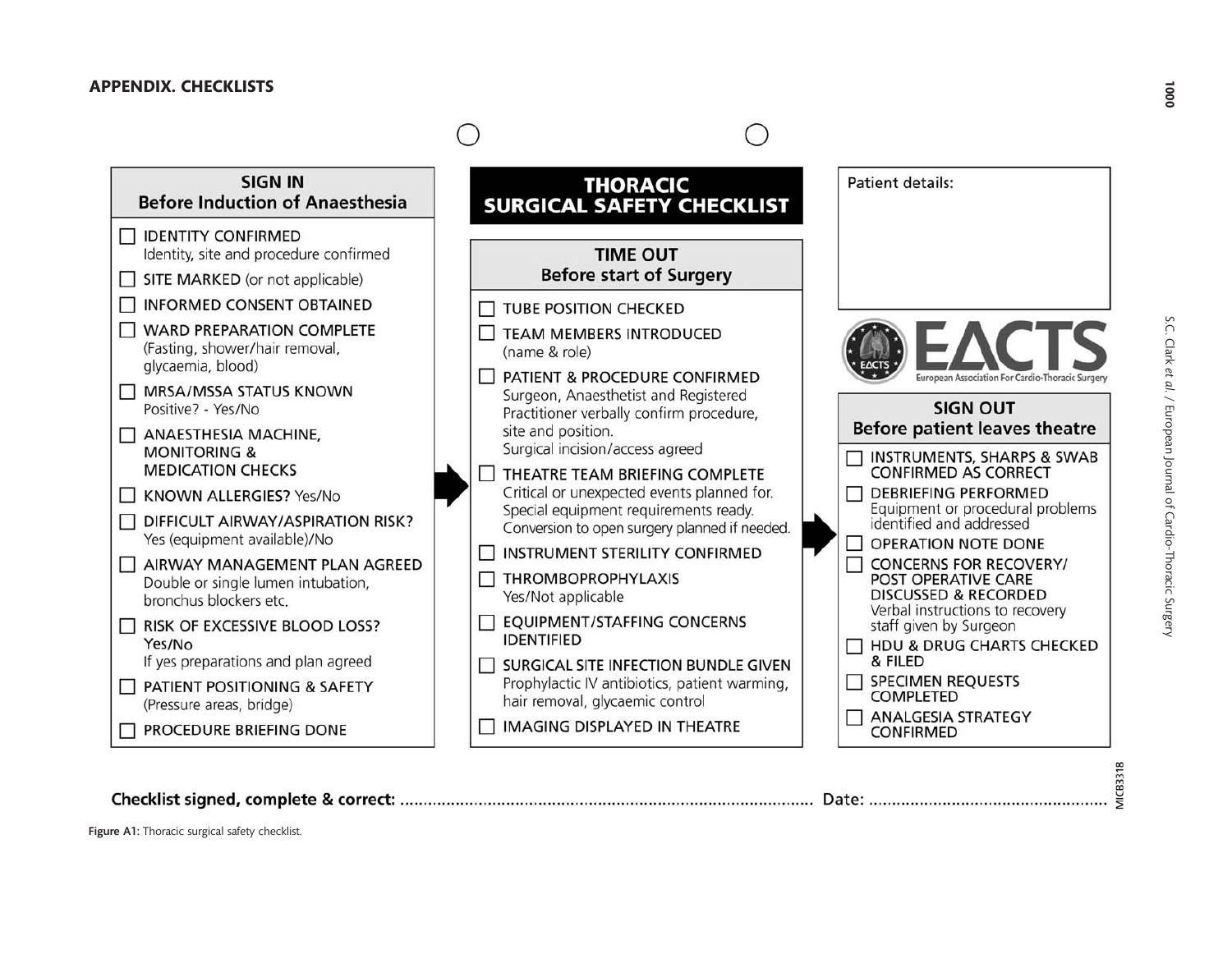<span id="page-8-0"></span>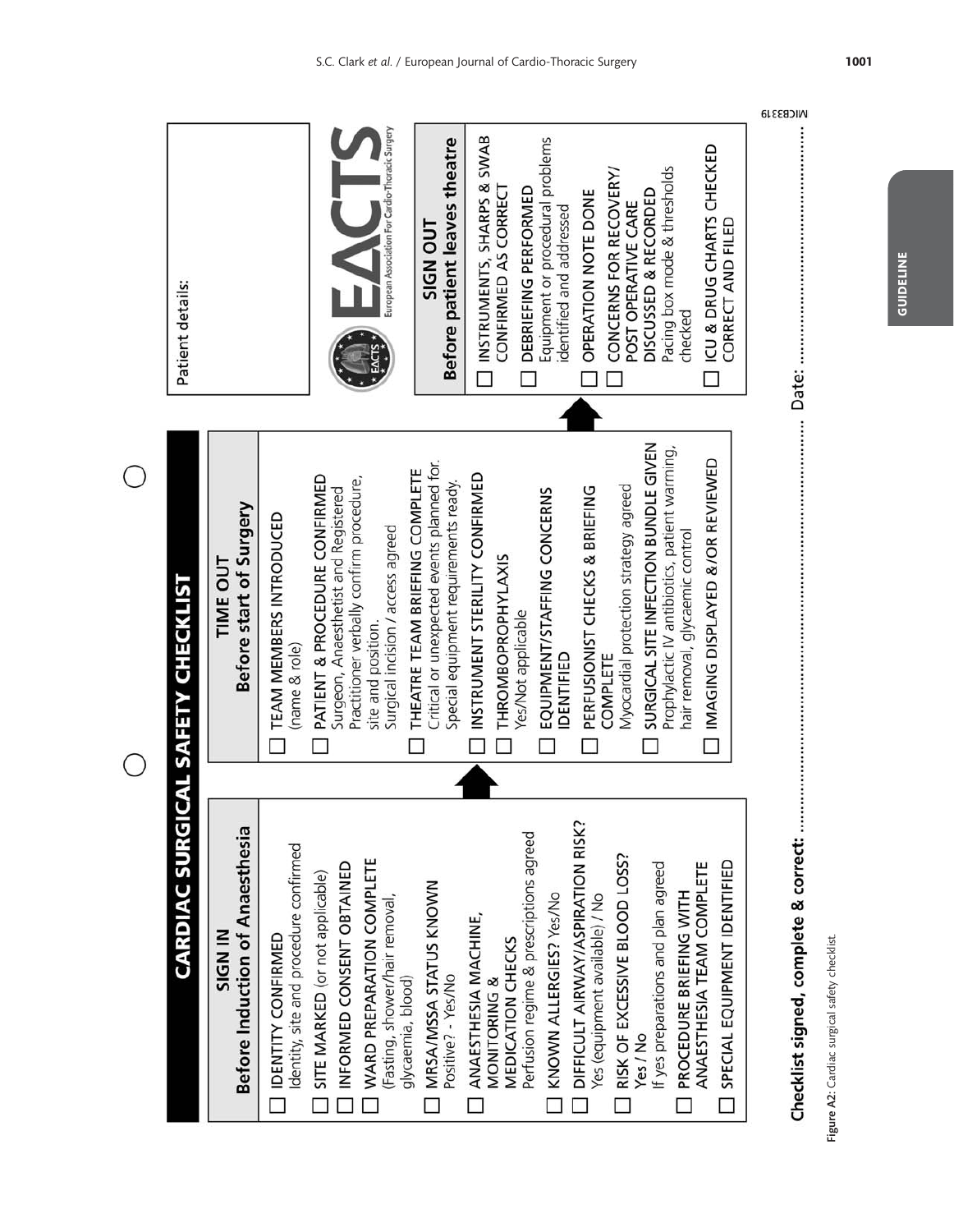<span id="page-9-0"></span>

Figure A3: Cardiopulmonary transplant organ retrieval checklist. Figure A3: Cardiopulmonary transplant organ retrieval checklist.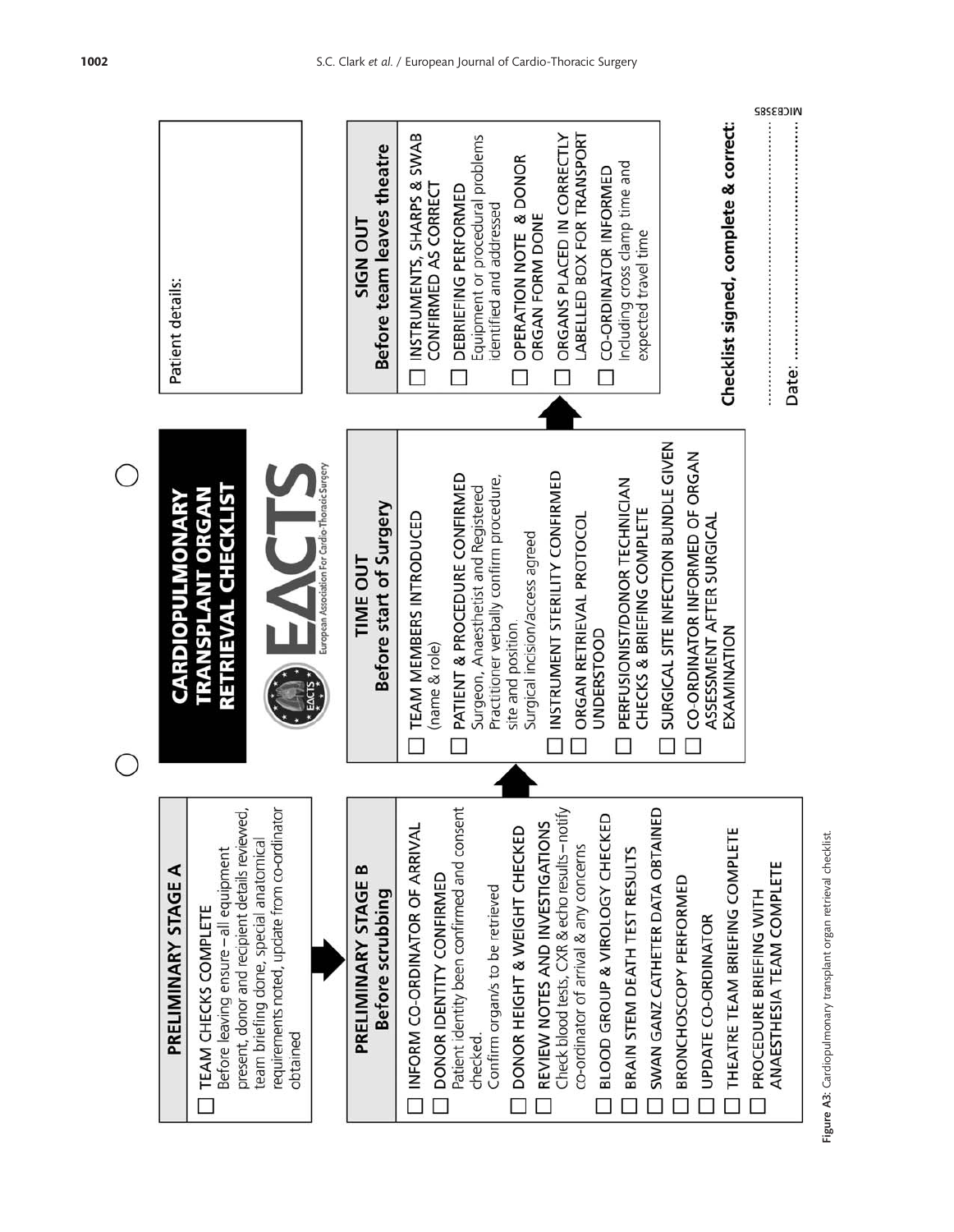# <span id="page-10-0"></span>**CARDIOPULMONARY TRANSPLANT SURGICAL SAFETY CHECKLIST**



Figure A4: Cardiopulmonary transplant surgical safety checklist.